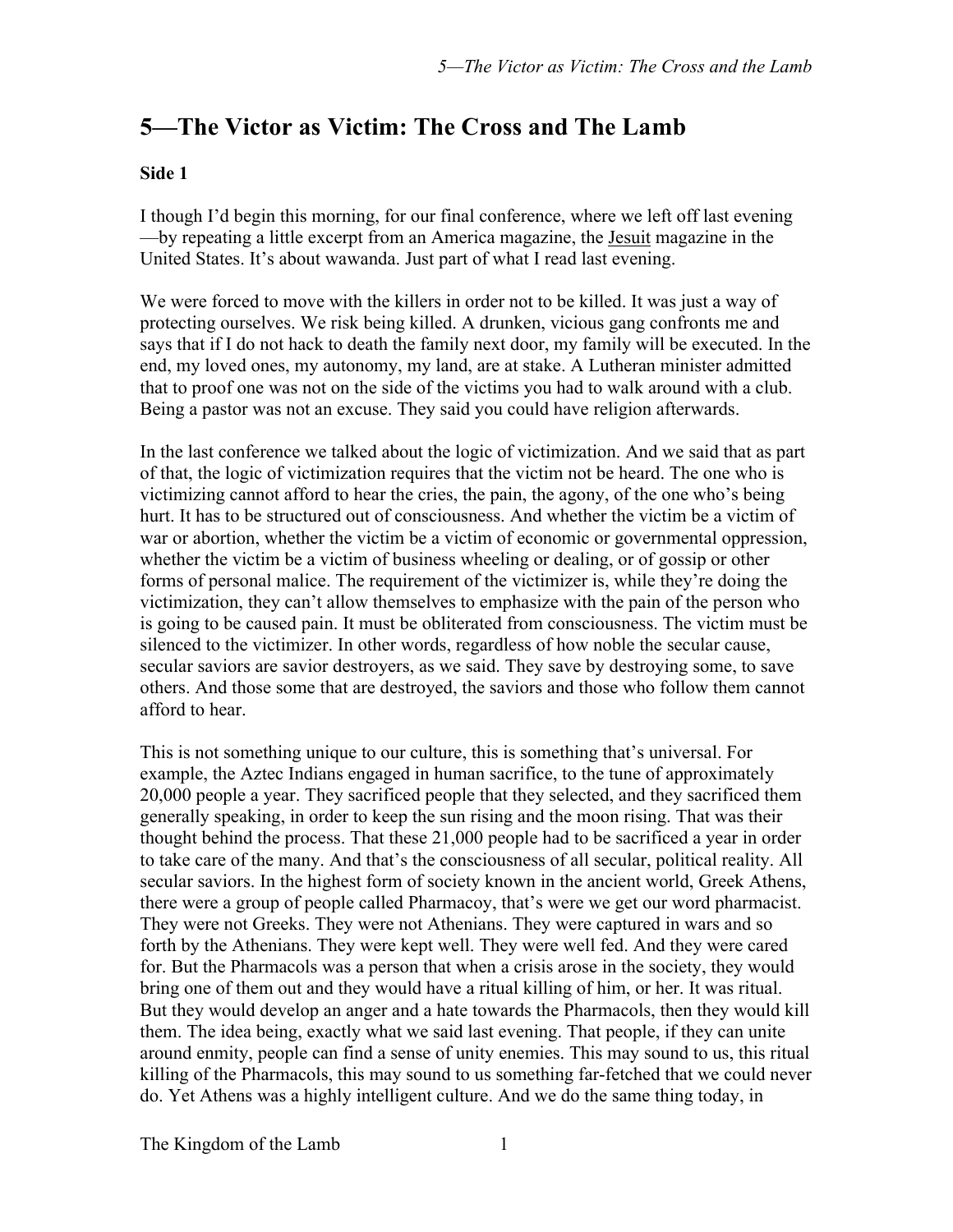different ways. All secular societies define their unity, in part, by who is their enemy. People join together against others. And they find their unity, and indeed their peace, as we said last night in that. The point I want to make today, and I made last evening, was the Pharmacols has to be silenced.

The highly intellectual, intelligent Athenians, one of the most sophisticated societies the world has ever known, they could not be allowed to hear the screams of the persons that they were tearing apart. In the United States, we have a place called the little, a fort called the School of Americas. With all the high tech equipment and so forth and so on that modern war has and all the intelligence that it takes to run it, it's down in Georgia. And the School of Americas is created to take intelligent people from Latin America military people —have them meet intelligent military people from the United States, in order to train them how to control their society by violence. In the 1980's was a highly prosperous time in the United States, there were 80,000 —80,000 ordinary people in El Salvador murdered by the military. The records are now available that the entire operation was overlooked, overseen, governed by people who were trained at the School of Americas. By United States taxpayer money and so forth —the screams of the 80,000 people in El Salvador of course were never heard. And so it is also, all over the world today, as the third world, the children, the massive, massive numbers of impoverished human beings and oppressed human beings —produce the clothes and the trinkets of luxury and so forth and so on for first world people. As dolls and sweaters and shoes are produced by children in dungeon-like sweatshops in Indonesia —no one hears the cries of the victims that supply life to the others.

And so it is in war. It was General Pershing that said that he, he did not go to the battlefield after the day of battle. Because if he looked upon the scene of human carnage, it interfered with his ability to be a good general. He could not allow himself to hear the screams and the agony of real war. War had to be a chess game. And so it is with abortion. We cannot allow to be, we cannot allow ourselves to hear the agony, the pain, the child inutero who's being aborted. And so that's pretty much what we covered and said yesterday, last evening. But there is another dimension to it, and that dimension is that the victims cries cannot totally be left out. The victims' agony cannot totally be silenced. The victims' misery cannot totally be closed down from the consciousness of the victimizers. It's impossible. At least it's impossible after the coming of Jesus, the victim —who on the cross started a new kind of consciousness —a consciousness that broke forever the exclusive identity of God on the side of the victor.

There is medically speaking something called post-war trauma syndrome. It's something that happens to people who are engage in war, who kill in war. It doesn't happen the day they kill, or even the year they kill. It can be 5, 10, 15, 20 years later. It's a cataclysmic psychological emotional event, where all of a sudden they recognize that they have killed human beings. And you say —but the person was engaged in war, he saw or she saw what they were doing —certainly they know, they knew they were killing human beings —not so. They were killing the enemy who had been dehumanized —made less than human. But they were not killing someone like, someone like their mother or their father or their son or their daughter. And all of a sudden it hits them —this was a real human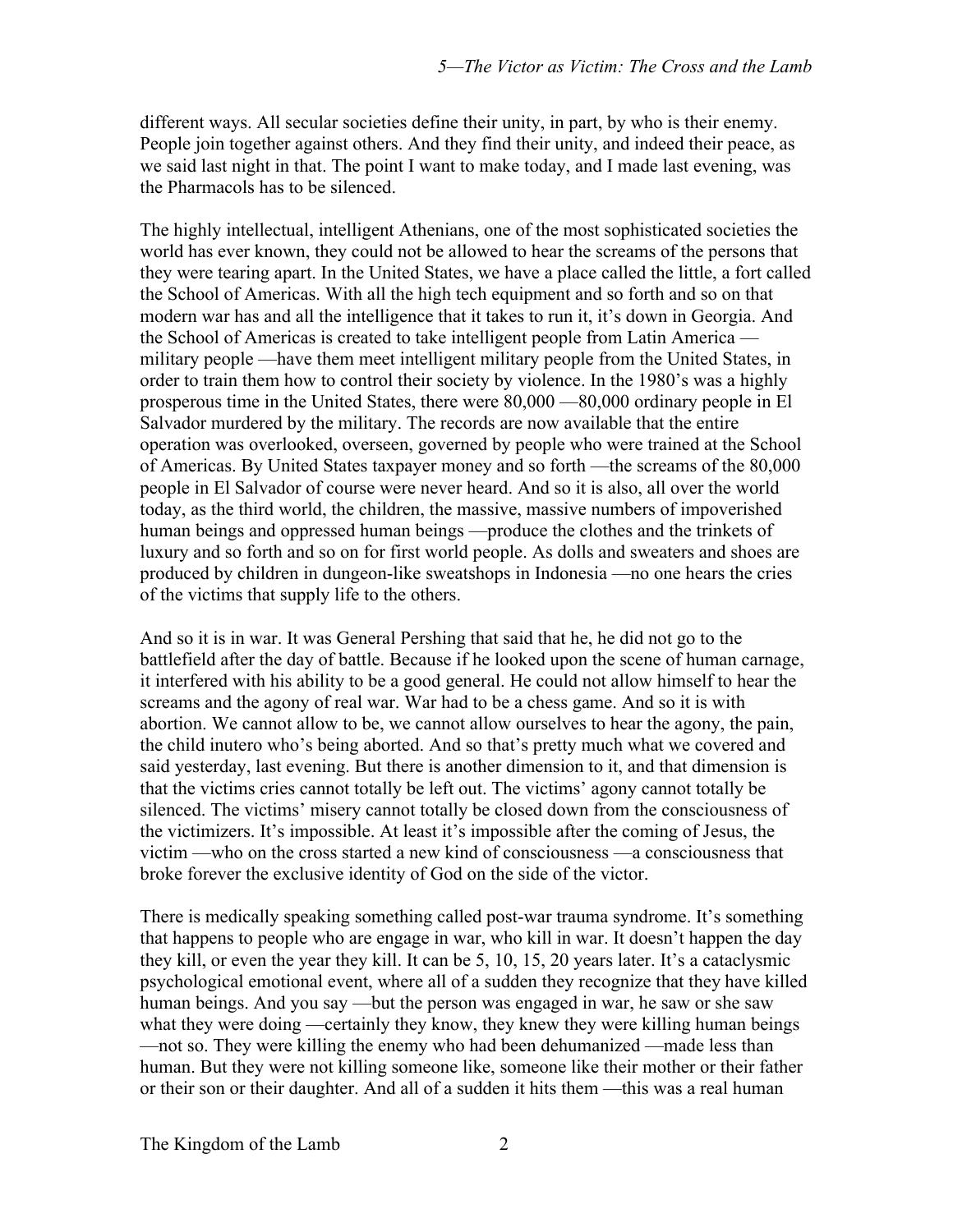being —and life become chaotic. It takes time, but it's real. And it's a massive problem that we know of very, very clearly in the first world, and certainly it exists universally, humanly —except we, we don't know it, we don't talk about it.

There is also, under the same auspices, what's called post-abortion trauma syndrome which is universal and which is massive. Women, and in some case men who have supported it, have abortions —and 2, 5, 10, 15 years later are torn apart by the fact, realizing what they had done. As the young man or young woman that go it on the military, learns how to kill and goes out and kill, and realizes 20 years later what they've done, so the young woman who buys into all the pro-abortion propaganda that this is nothing more than having an appendix out, all of a sudden it hits her 5 years later or 10, and there's absolute chaos. Total human breakdown, psychologically and emotionally. And it's so all over the world —it makes no difference whether one is Christian, whether one is Buddhist, whether the one is Jewish —whatever the case may be. The efforts to compensate for it are real, and in so many ways pathetic. For example, in Shentoa and Buddhist Japan, it's compensated for by, by women actually creating a graveyard for children that they have aborted, and of course there is no actual body there, it's just a way of trying to get through. In the United States, you know, there are all kinds of psychological services available to help people through it.

The reality is the same as in war —the cries of the victim do not end totally. Because they're real, they objectively exist. And so it is with torture, and any other form of homicide. The victims' agony, said another way, is always in the ear of the victimizer. It will never leave. The work that it takes socially and psychologically to cut it out, to make believe it isn't there, to ignore it, to dull it —but then there's the world of dreams. And so, when the big shots who star the wars sign the peace treaties and the war is over, make no mistake about it —the war is not over, the war has hardly begun. For example, today in Bosnia, Croatia, and Serbia —three Christian countries, three Christian groups —we have barbarism and war in the extreme being conducted basically by Catholics and Orthodox, high forms of Christianity. Mass homicide, mass hate, mass rape, mass victimization. When ever it ends, when ever it ends and who's ever left, what are they gonna do when they go back to their families? Are they going to be people of tenderness and gentleness? Are their dreams going to be filled with joy and love and concern? What do you do after you've engaged in mass torture and rape and homicide? What's left of you? How much drinking is necessary, how much drugs, how much workaholism, how much anger and hate at the family and the children? No —when, when they sign the treaty, it's not over. And how much is passed on to the next generation —the children, who have to live with the ones that come back from war—from actual war, the killings.

Said another way, after the victim is destroyed, after the victim is destroyed, what is left of the victimizer? What is left of the victimizer's life, after he or she takes the victim's life? How does he go back, or she go back and look at their own children, their own wife or husband or friend or parents? Said a, for example, in the United States during the Vietnam War there were 56,000 —56,000 American soldiers killed in the war —56,000 were killed in combat. Since the war's end, over 100,000 Vietnam veterans have committed suicide. Over 100,000 have committed suicide —since the end of the war.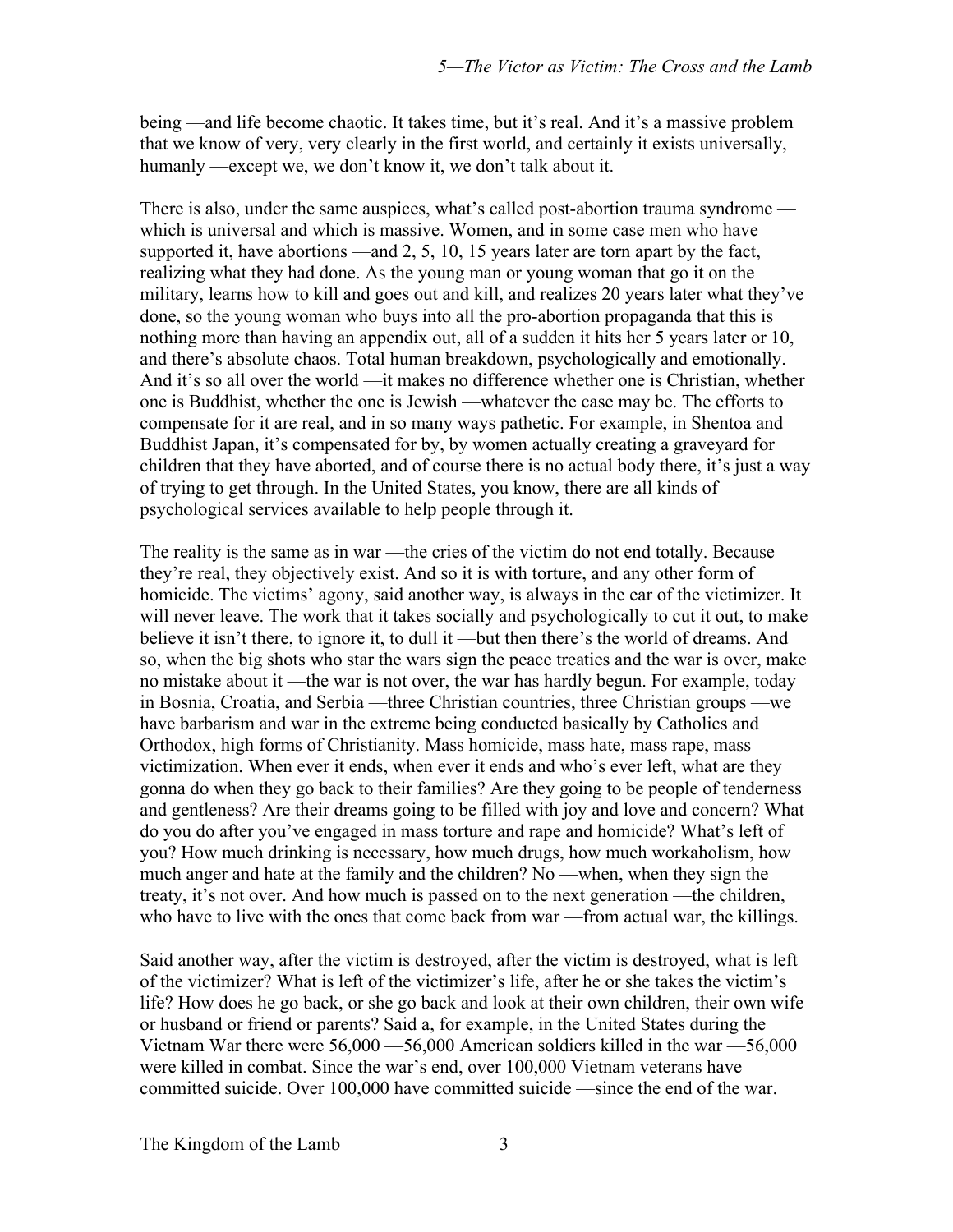They were fooled —the Church, the state told them this was just, this was right —this was good, this was holy. They were given communion before they went to the battlefield. And then they went out and they did the killings —and then where do you go after you done it? And that's the 100,000 figure, that's the tip of the iceberg —because the ones that are in hell are the 100's and 100's and 100's of thousands of Vietnam veterans in different stages of drug addiction, alcoholism, total mental and psychological collapse. Will it be any different in Bosnia —has it ever been any different?

Is it any different when we gossip? When we victimize people by our words, or by other forms of personal malice. The point that I'm making is that in the structure of human existence, you cannot victimize without becoming a victim. It is not possible. The fist you hit with, the gun you kill with, the word you destroy with, the policy you oppress with, are never aimed only in one direction. You can't hurt others without hurting yourself —it is not possible. It is impossible to destroy humanity without having my humanity destroyed in the process. Something happens to me when I try to destroy someone by the clever word. By the policy, business policy or the governmental policy —something happens to me when I try to destroy someone in war or in abortion —when I'm the executor in capital punishment. It is the moral law of the universe that the evildoer has to do evil to himself or herself in order to do evil to others. There is no way out of it —you have to take your own life to take life away from others. And so, we know that the victim's voice, the victim's voice —whoever the victim may be of human malice —the victim's voice is always with the victimizer. There is just a struggle to keep it down, said more or less successfully. Engaged it more or less successfully. And of course the victimizer is alone in his own victimization, or her own victimization. They're the winners, they're the victors, and yet the voice is there. I have caused pain, I have caused injury —whatever it may be. The post, the post-trauma syndrome is real, and it is the voice of the victim saying see what you have done.

The victimizer is a true victim —you cannot victimize without become a victim is a true victim. Henry Pranzini was a African man who was famous back in 1883. He was an African man that evidently was very talented, he was a linguist, and very handsome man, and he, he was the friend of the wealthy of Paris at the time. And so, one day he, he, in some kind of who knows what, some kind of evil consciousness, he went out and he killed a woman that he was sleeping with, her maid and her child. And he, he was caught as he trying, as he was trying to get out of the country, he was caught ????????? He was brought back to a, to a celebrity trial, celebrity trial in Paris. The trial began on July 9, 19- , 1883. And as the facts came out, everyone hated Pranzini —you know, he murdered this woman, he was a, you know, she was —well, she's a woman to begin with and he was a strong big man, and so forth and so on, and he was this and he was that, and it just got worse and worse. And so, eventually justice was had. And Pranzini was found guilty, and he was sentenced to death. Justice —that's another word for that we will victimize the victimizers. He was sentenced to death, and the papers were all filled with righteousness and enmity towards Pranzini and so forth and so on. And he was a proud man. And so he spent his time in jail, which just fed into the whole thing, he spent his time in jail translating pornography into different languages. And of course, this just fed the newspapers which fed the people, and he was something a pharmacose. The whole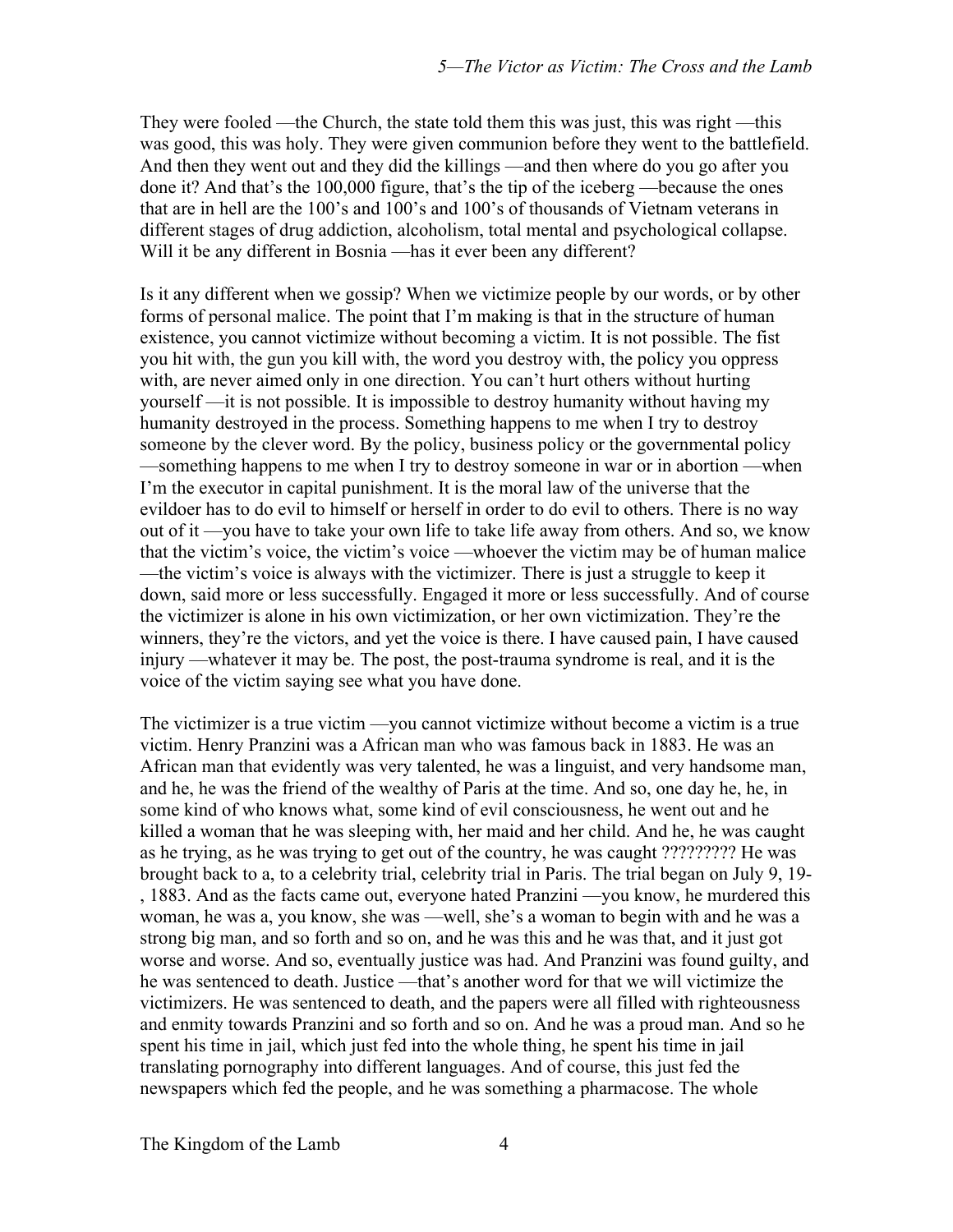Parisian community was united for once and alive around him as a hated object. And one person heard about him, and for some reason felt terrible —felt that this man was all alone, and it wasn't like he was appearing on the outside, that wasn't the way he was on the inside. I mean, she didn't know him, she just read all these, these stories, you know, these expose stories on him in the Paris papers, but she didn't read them with the same eye as the other people were reading them.

## Side 2

But she didn't read them with the same eye as the other people were reading them. That he was the enemy, that he was the one that should be killed and so forth and so on, because he killed. This man is hurting, is hurting seriously —spiritually, he is —and humanly, he is just in trouble. And so she decided to begin to pray for him, and so she did pray for him. And she began to do a little sacrifices for him, you know —not eat candy and you know give up the soup at the meal, and that sort of business there. And this went on, and Pranzini was executed on August 31 of 1883. All the time, translating the pornography in the cell. No interest is Christianity, no interest in God, no interest in anything. And so this little girl picked up the, looked at the newspaper on the front page on September 1 of 1883. And of course there was all the glorious stuff, we finally get rid of Pranzini, you know, and so forth and so on —but there was the paragraph that said he scorned the priest going up to the gallows, he walked up shouting obscenities and so forth and so on. But just before they were about to kill him, he asked that the priest bring over the crucifix and he kissed the feet of Jesus three times.

Saint Theresa Lesieur said that was her first convert —her first convert. Jesus was a victim, Pranzini knew, Pranzini knew he had a friend there. It was grace, it was grace that was bought through her prayers and her sacrifices, but Pranzini knew that he was about to be executed just at the, same kind of way Jesus was about to be executed, and if there was anyone in the world who could understand what it was all about, it was Jesus. And so he kissed the feet of the crucifix. Her first convert.

But if Theresa Lesieur had picked up all the talk around her, she never would have heard the cries, would she? Because what Pranzini did in the last moments of his life was what was really in his heart. But no one ever knew it, they only knew the pornographer translator. That's all they saw. But she saw the victim, and she herself did not enter into the victimization. Just didn't do it, refused to do it. She refused to be a victimizer with everyone —she refused to join the crowd in calling for his death, and enjoying the little stories about him. She instead saw through that, to a person who was a victim, who was hurt. And so she responded with love. Which is no different, is it —in fact, it's precisely the same thing —that we see in the cross at Calvary. The man next to Jesus says, who is being crucified, he says to the other thief, he says —the other criminal —he says, "We deserve to be killed." Now anyone that thinks he deserves to be killed is in a terrible state. He thinks he's evil, he thinks he's no good. We deserve to be killed. He thinks he deserves to be destroyed —whatever his life was, who knows all the things he did or what he did —but at that moment in time, he's victim —he's victim. He is crushed and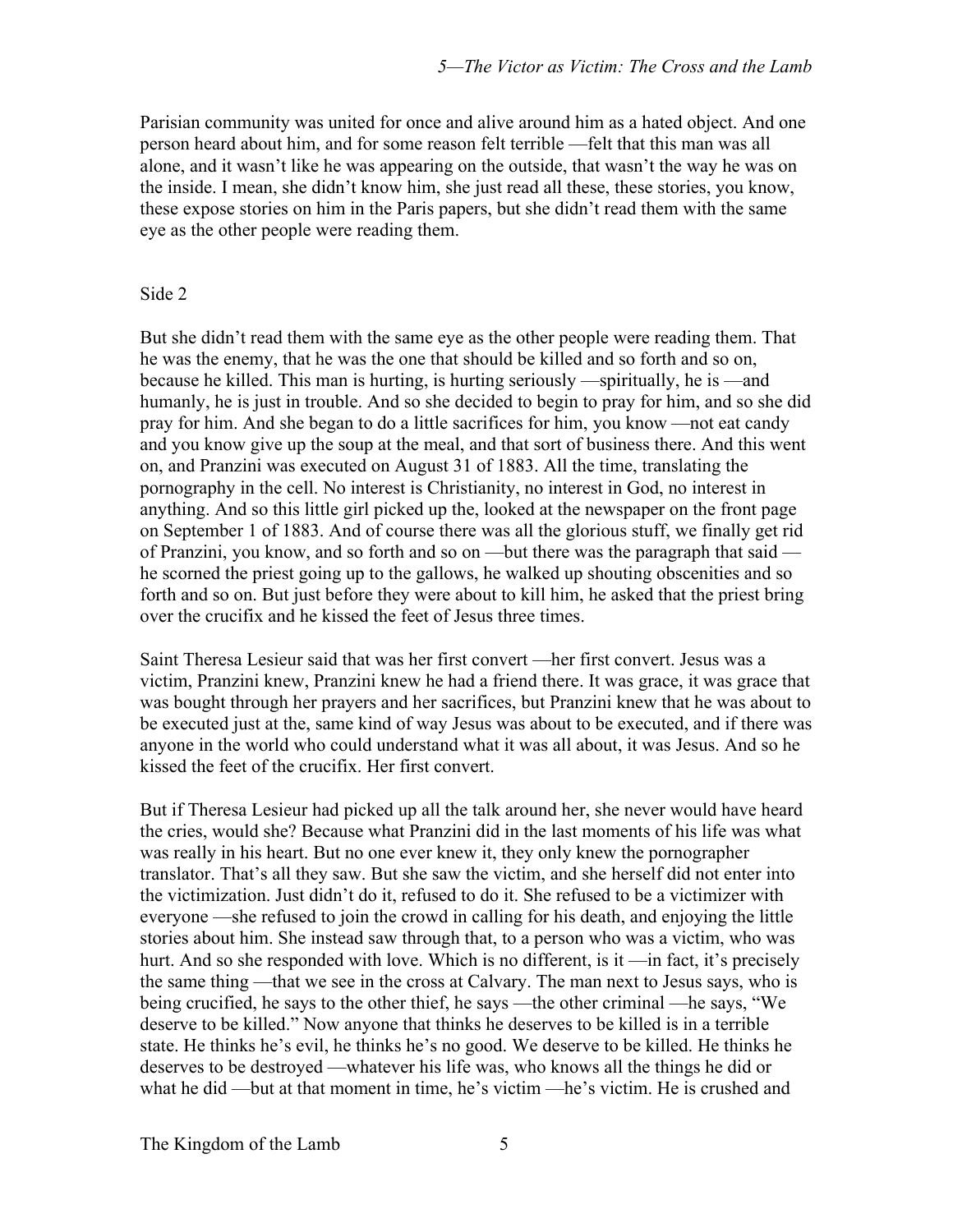destroyed by forces outside of himself. And he turns to the other victim next to him and he says, "Sweet Lord remember me when you come into your kingdom." And instantly Jesus says to the victim —"This day I assure you you'll be with me in paradise." Just like that. And that's what Saint Theresa knew with Pranzini. He turned to her —Jesus on the cross, and the response was exactly the same to Pranzini as it was to the other man 2000 years ago on the cross next to Him —"This day you will be with me in paradise."

Jesus does not victimize. Jesus is Savior, but He is not Savior destroyer. He is Savior. He is not the Savior of some at the expense of others, He is the Savior of all. Let us be very, very clear. You cannot kill without becoming a killer. You cannot oppress without becoming an oppressor. You cannot hate without becoming a hater. The evildoer has to do evil to him or herself in order to do evil to others. The victimizer has to become their own victim. There is no choice. But that doesn't in any way, shape or form, change Jesus' attitude towards the person, and therefore should not change the attitude of anyone who's a follower of Jesus towards the person. Our stance towards Pranzini should have been exactly, and should be just what Saint Theresa stance was. But is our stance as we glass, gloss over the morning newspapers, and we see all the evil that all the people are doing —is our stance that these are all victims? Yes, people are their victims, but they also are victims. Do we see the enormity of how evil is working out and destroying everything? Or do we just get filled with self-righteousness and hate and anger at the, at the victimizer of the day, whoever that might be, who's winning.

On the other hand, since we become what we do, and there's no choice in that, if we help people, we become helpers. If we are merciful towards people, we become full of mercy. If we are merciful towards some and hate others, then we are haters and at some point we're merciful. We are savior destroyers, but that is not the model of Jesus —Jesus is merciful towards all —towards all. He does not set apart the deserving poor and the undeserving poor, those deserving mercy and those that don't deserve mercy —the mercy is universal, everlasting, unconditional. Lord remember me when you come into your kingdom —this day you will be with me in paradise.

The point is, the point is, we are called by Saint Paul, we are called by our faith to put on the mind of Christ. The mind of Christ means something. The mind of Christ means something, and the mind of Christ is not a mind that victimizes, but a mind that reaches out to victims. Even if it requires, even if it requires accepting victimization ourselves. Who's in, who is more in need of a manifestation of the light and the life and presence of Jesus Christ through me than the person that confronts me with murder in his or her heart, and is going to destroy? Remember I told you the story earlier on about when Gary Gilmore, who was the first person executed in the United States after years —this is about 20 years ago —and the, and, and what the, what the woman said to me, at the, when the announcement of his execution came over the radio. Recently there was a book on Gary Gilmore published in the United States, about a year ago. And Gary Gilmore, as a child and as an adolescent, lived a life of horrid sexual abuse. Before he ever victimized anyone, he was a victim in the extreme. But no one saw that in 1975, when they put the bullets in his heart. But Jesus saw it. And those of us who say we wish to follow Jesus, we are called to put on the mind of Christ, and the mind of Christ carries with it a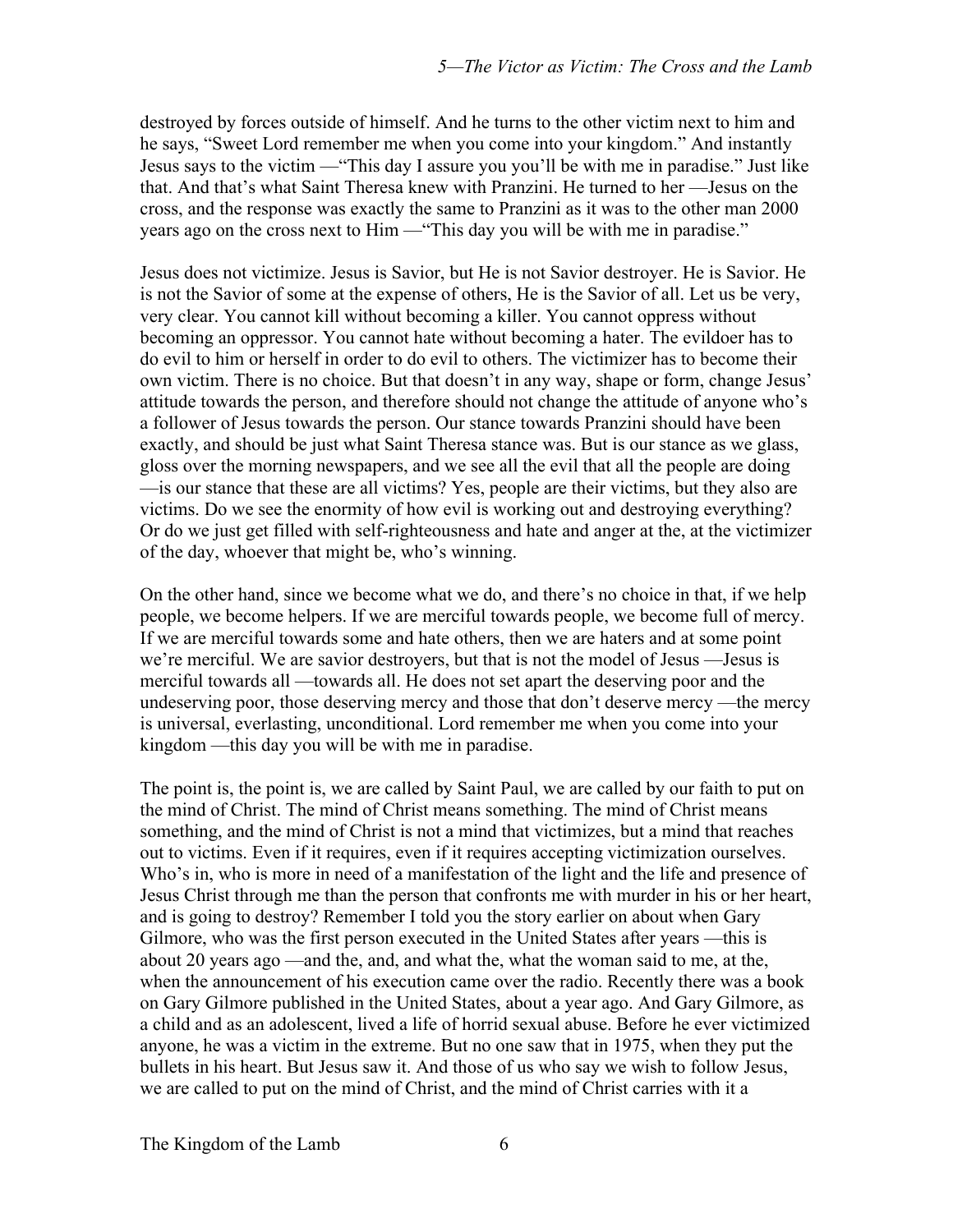consciousness that everyone has been victimized —everyone. There are no exceptions. And they have paid the price, everyone has paid the price of victimizing. Their life is diminished. And its serious price.

I remember a, I have a friend who was a officer in, in Vietnam, and he was there, he was in the real fighting in Vietnam, not the back lines, but the real fighting. And he was decorated several times for bravery and honor and so forth and so on, which means he killed a lot of people. Well anyway, he has a son. And when the Iraqi war broke out his son was in the, his son was in the military. And his son was ordered to go to Germany, which was the staging for sending troops to Iraq. And so this man, was a decorated officer in Vietnam, himself was wounded twice and so forth and so on, this man told his son, and this is, this is a normal human being working a normal job, and Vietnam was 25 years ago when he was there, this man told his son, whom he loves and cares for and so forth, he told his son, before his son left he said, if it comes to a choice between killing an Iraqi or being killed, please die.

It isn't like the movies portray it. Jesus is right on this. The Gospel is right. The Gospel is absolutely, positively correct. The Lamb, we say the Lamb is holy —holy is the Lamb that was slain —that was slain. But the Lamb that was slain also reigns. It is very, very clear that the Gospel, the teaching of Jesus, puts absolutely no priority on survival on this Earth —zero. It is, as I said in the first workshop, according to the Biblical scholar John L. Mackenzie, survival is a non-value in the New Testament. And the reason for that is, is because survival is guaranteed —I am the Way, the Truth and the Life, I am the Resurrection and the Life, he who believes in Me will live forever, etcetera. Every time we victimize, we are trying to save our own lives in this world. That's why we victimize. To save our own lives in this world. When we kill people, when the situation comes up that, that, that the woman aborts her child. When we torture, when we oppress, when we destroy people economically, when we gossip about people and put them down and so forth, it's to build up our own life in this world, to save our life, to make our life better in this world. And Jesus is so, so clear. The one who tries to save his life or her life in this world, will lose it. And that just doesn't mean physically. It means the evildoer cannot do evil to others without doing evil to him or herself. You cannot diminish the life of others without diminishing your own life. You cannot take life from others by a word or by a gun without losing your own life. And so Jesus says, the one who tries to save his or her life in this world will lose it, but the one who loses his or her life in this world for my sake will save it. To respond to evil with enduring love, persistent Christ-like love is life —is life. Whether the evil be the evil of gossip or the malice of the individual person, or whether it be far greater things, or far other things, you know —other things that are far more serious it seems to us. Whether the evil be something, whether the evil be something that I consider terribly evil or something that I can, ah, just a small evil. Whether the evil be in people that I like their looks or I don't like their looks, it's still the same thing. I'm to respond the way that Jesus responded to the good thief. I am to respond like God responds —mercifully, and I will become full of mercy. And mercy is the life of God, and I will become full of life. And if in the process of responding that way, I die, or I lose my job, or I lose my country, or I, or, or whatever the case may be, I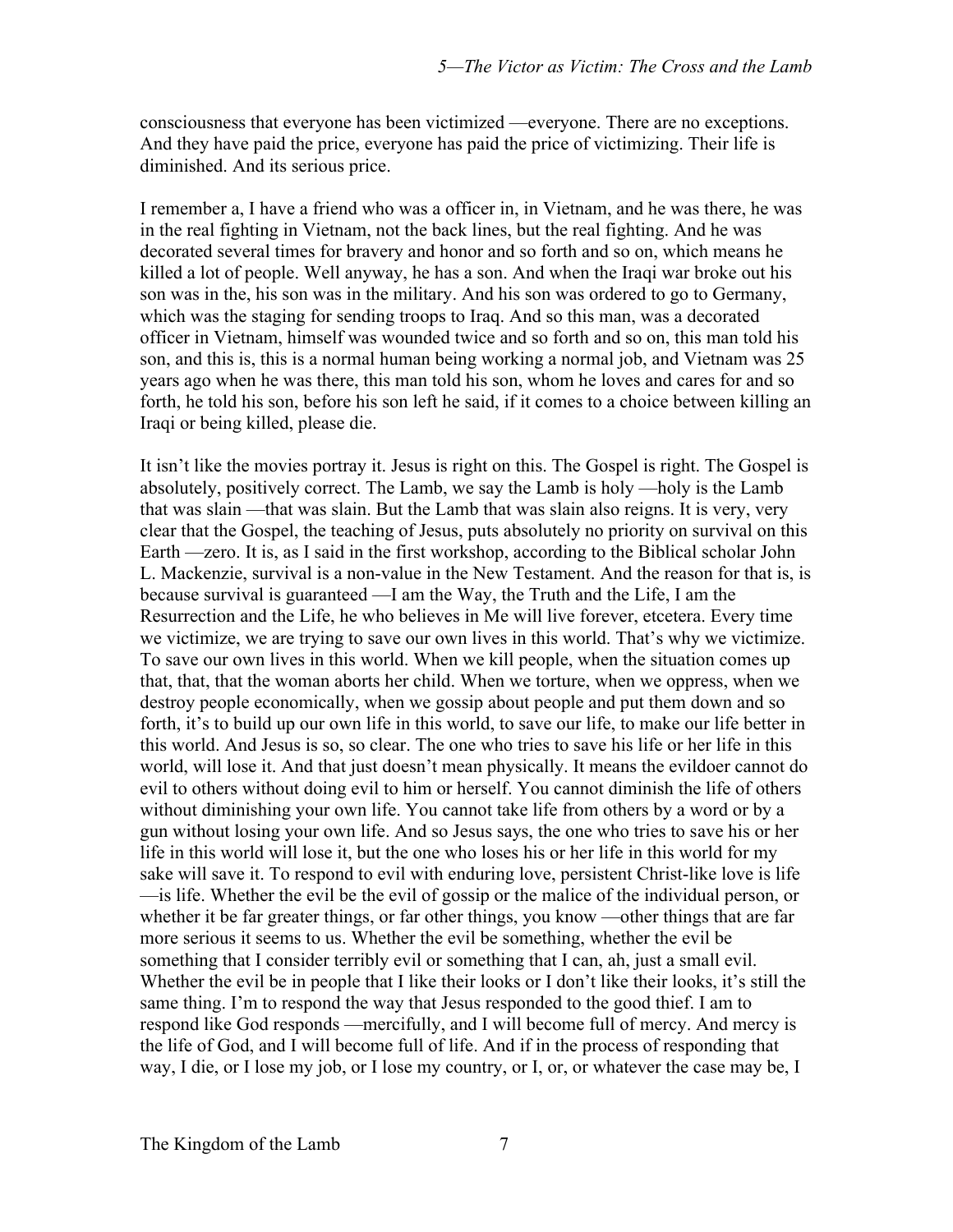lose my good name, or who knows —I've lost nothing. Because I'm filled with the life of God, which is life of mercy.

John Paul II is an encyclical ???????????????????? rich in mercy, says that mercy is the supreme attribute of God. If I am merciful, I become full of mercy, and mercy is the life of God, and God is life. If you lose your life in this world for My sake, you save it. The New Testament is clear —God is Abba, God is Father, God is Love. The test of genuine holiness in this world, the test for genuine holiness in this world is —does my holiness result, are the fruits of my holiness deeds of love, Christ-like love? There are plenty of people that have euphoric experiences of the holy, there are plenty of people that talk the holy, and they're full of hate and vengeance, they're victimizers. The Ayatollah Kohmeni, we could give one, one example, but we could go down the list and not limit it to, to him —Christian, Jews, Hindus —and they're victimizers. But God is Love, and Christ is God —and therefore the true test of whether what we are engaged in is genuine holiness is, are its fruits love? The love that is God's love —agatae, unconditional love, regardless of black, white, friend, enemy, whatever —criminal, non-criminal —God is love. The true test of whether that love that we're loving with is in fact love or whether it's a pseudo love or a sham love is, is it true holiness —Christ-like holiness? There are plenty of kinds of love out there, but are the fruits holiness? Christ-like holiness? And Christ-like holiness is what? Christ-like holiness —there's the circle —Christ-like holiness results in deeds of Christ-like love.

We are called to be holy. And holy means being Christ-like and holy means victimizing no one. And holy means being like the Lamb, being willing to be slain in responding to evil with love if necessary, even unto death. There is no other holiness. Every other form of holiness is sham holiness, and I don't care who's preaching it. Of what religion, including our own, that's saying anything different. God is not a victimizer, and there is no way to be an identification with Jesus and with God by victimizing people. Identity with Christ is identity with Christ loving others because He empathizes with their pain and their suffering, their cries and their agony.

You know, I thought I'd conclude our, our weekend here with this little, with this little prayer, and, and if, I don't know whether, whether anyone, whether anyone here is, is not Catholic, or Protestant, and you have certain —maybe if you're Catholic even —you have certain negative feelings towards, towards Marion apparitions, etcetera, etcetera, and maybe rightfully so in so many instances —I think the whole thing is, is, is so, so open to suspect on so many areas —but on the other hand there is very positive kinds of realities. For example, we cannot limit what the Holy Spirit is going to do, and if the Holy Spirit wishes through the, through the presence of Mary, to bring a divine touch into history at a particular point, that it seems that it could be helpful to humanity, the Holy Spirit can do that. And so I think something for example like Lords in my own mind is, is, is incontestably real. But what, but an apparition that I think is, that I think is real is, is one that's hardly known, although it's been around a while —and that is an apparition that occurred in between January 15, 1933 and March 2, 1933, and ?????????? Notre Dame, Belgium, to a little girl who was impoverished, by the name Mary, Mary Ann Beckel. And her family was impoverished, real impoverishment, father chronically